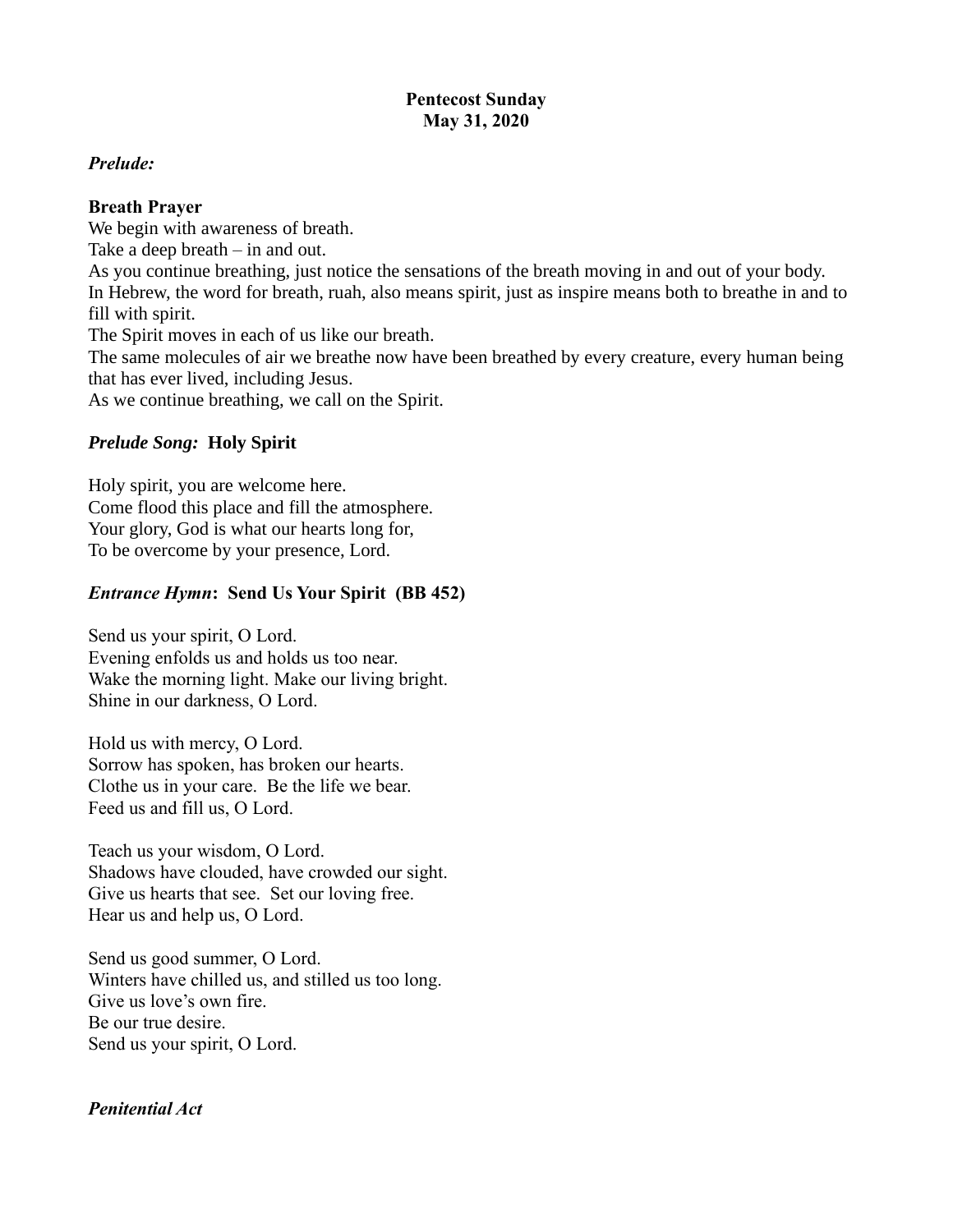You come to heal the contrite. God, have mercy. **God, have mercy.** You come to call sinners. Christ, have mercy. **Christ, have mercy.** You plead for us at the right hand of the Father. God, have mercy. **God, have mercy.**

### *Gloria*

# **Refrain**

Glory to God in the highest, and on earth peace to people of good will. Glory to God in the highest, and on earth peace to people of good will.

We praise you, we bless you, we adore you, we glorify you, we give your thanks for your great glory, Lord God heavenly King, O God almighty Father. **Refrain**

Lord, Jesus Christ, Only Begotten Son, Lord God, Lamb of God, Son of the Father, You take away the sins of the world, have mercy on us; you take away the sins of the world, receive our prayer, you are seated at the right hand of the Father, have mercy on us. **Refrain**

For you alone are the Holy One, you alone are the Lord, you alone are the Most High, Jesus Christ, with the Holy Spirit, in the glory of God the Father, Amen. **Refrain**

# *Collect*

Let us pray:

O God, who by the mystery of today's great feast sanctify your whole Church in every people and nation, pour out, we pray, the gifts of the Holy Spirit across the face of the earth and, with the divine grace that was at work when the Gospel was first proclaimed, fill now once more the hearts of believers. Through our Lord Jesus Christ, your Son, who lives and reigns with you in the unity of the Holy Spirit, one God, for ever and ever. **Amen**

# **The Liturgy of the Word**

# *First Reading* **Acts of the Apostles 2:1-11**

A reading from the Acts of the Apostles

When the time for Pentecost was fulfilled, they were all in one place together. And suddenly there came from the sky a noise like a strong driving wind, and it filled the entire house in which they were.

Then there appeared to them tongues as of fire, which parted and came to rest on each one of them.

And they were all filled with the Holy Spirit and began to speak in different tongues as the Spirit enabled them to proclaim.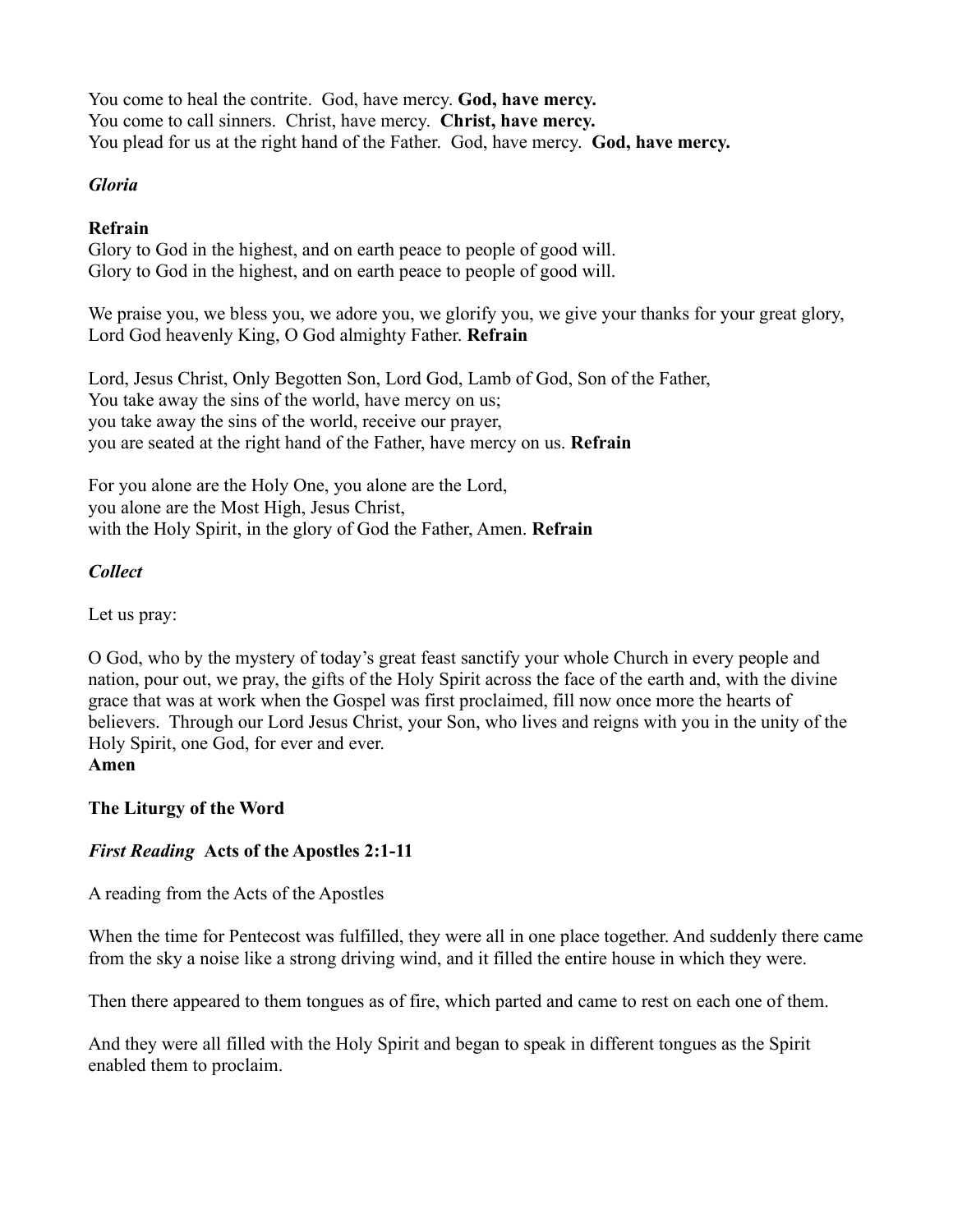Now there were devout Jews from every nation under heaven staying in Jerusalem. At this sound they gathered in a large crowd. but they were confused, because each one heard them speaking in her or his own language.

They were astounded, and in amazement they asked, "Are not all these people who are speaking Galileans? Then how does each of us hear them in his or her native language?

We are Parthians, Medes and Elamites, inhabitants of Mesopotamia, Judea and Cappadocia, Pontus and Asia, Phrygia and Pamphylia, Egypt and the districts of Libya near Cyrene, as well as travelers from Rome, both Jews and converts to Judaism, Cretans and Arabs.

Yet we hear them speaking in our own tongues of the mighty acts of God."

The word of our God. **Thanks be to God**

### *Responsorial Psalm*

#### **Refrain**

Lord, send out your Spirit, and renew the face of the earth. **Lord, send out your Spirit, and renew the face of the earth.**

Bless the Lord, O my soul, O Lord, my God, you are great indeed! How manifold are your works, O Lord! The earth is full of your creatures! **Refrain**

If you take away their breath, they die and they return to their dust. When you send forth your Spirit of life, they are created in your sight! **Refrain**

May his glory last for all time; may the Lord be glad in his works. Pleasing to him will be my theme; I will be glad in the Lord! **Refrain**

### *Second Reading* **1 Corinthians 12:3b-7, 12-13**

A reading from the First Letter of Paul to the Corinthians

Sisters and brothers:

No one can say, "Jesus is Lord," except by the Holy Spirit.

There are different kinds of spiritual gifts but the same Spirit; there are different forms of service but the same Christ; there are different workings but the same God who produces all of them in everyone.

To each individual the manifestation of the Spirit is given for some benefit.

As a body is one though it has many parts, and all the parts of the body, though many, are one body, so also Christ.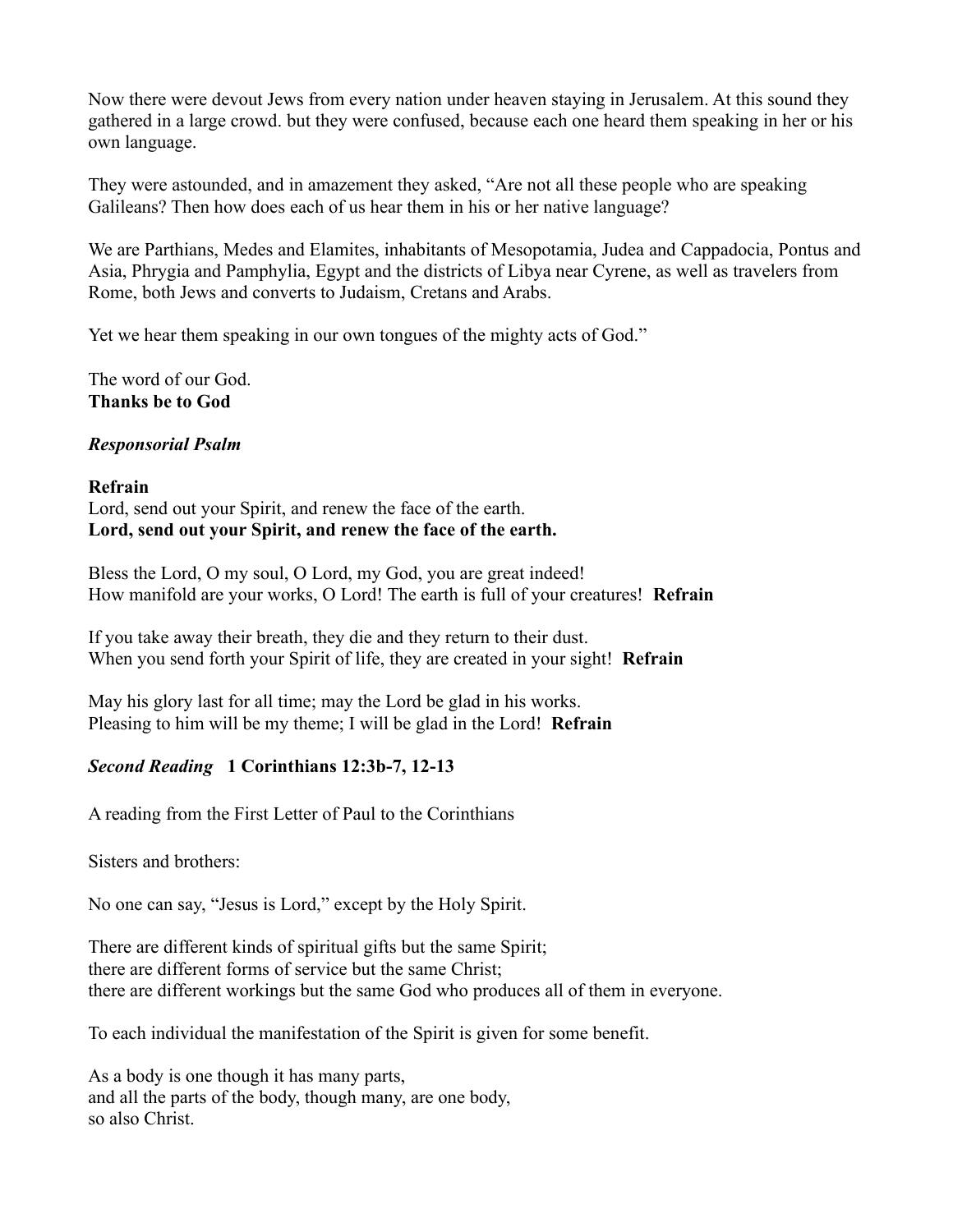For in one Spirit we were all baptized into one body, whether Jews or Greeks, slaves or free persons, and we were all given to drink of one Spirit.

The Word of our God. **Thanks be to God**

### *Sequence* **Holy Spirit, Come to Us**

Holy Spirit, come to us; kindle in us the fire of your love; Holy Spirit, come to us. Holy Spirit, come to us.

#### *Alleluia* **Celtic Alleluia**

Alleluia, Alleluia, Alleluia**,** Alleluia **Alleluia, Alleluia, Alleluia, Alleluia**

Come, Holy Spirit, fill the hearts of your faithful Enkindle in them the fire of your love.

#### **Alleluia, Alleluia, Alleluia, Alleluia**

#### *Gospel* **John 20:19-23**

The Lord be with you. **And with your Spirit.** A reading from the holy Gospel according to John **Glory to you, O Lord.**

On the evening of that first day of the week, when the doors were locked, where the disciples were, for fear of the Jewish authorities, Jesus came and stood in their midst and said to them,

"Peace be with you."

When he had said this, he showed them his hands and his side. The disciples rejoiced when they saw the Lord.

Jesus said to them again,

"Peace be with you. As the Father has sent me, so I send you."

And when he had said this, he breathed on them and said to them, "Receive the Holy Spirit. Whose sins you forgive are forgiven them, and whose sins you retain are retained."

The Good News of Salvation.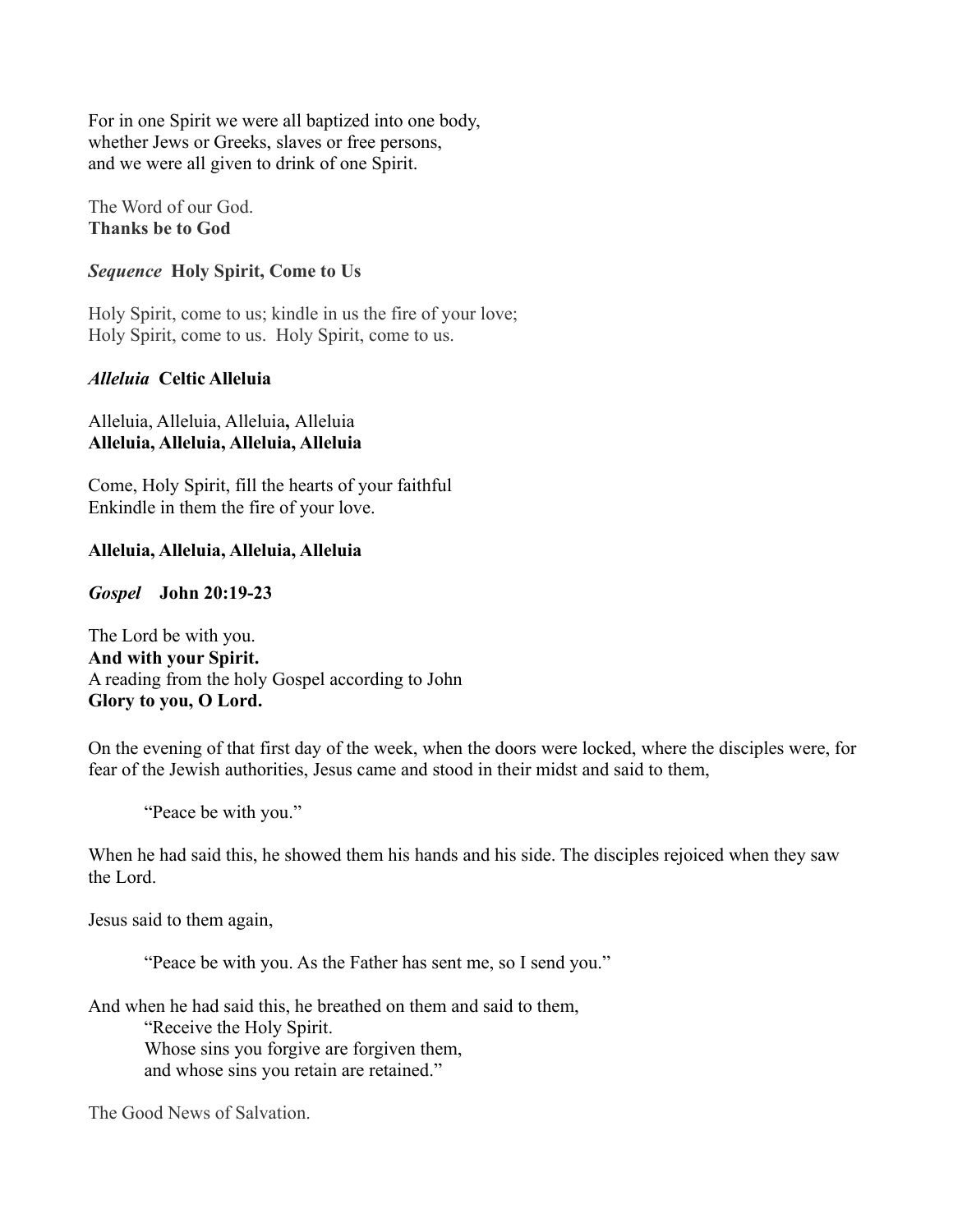#### **Praise to you, Lord Jesus Christ**

*Homily*

### **Universal Intercessions**

### Response: Spirit of God, abide with us. (**Spirit of God, abide with us.)**

For a renewed sense of mission in the Church: that the Spirit will inspire us in confronting the watered down values of society and in building a society of justice and peace, let us pray…

For a Spirit of unity: that God will destroy all the divisions that separate the human family and help us to work together against evil, let us pray…

For a Spirit of Mercy: that we may reach out to all who burdened by illness, poverty, disasters or violence and show the face of God to them through our compassion and attention, let us pray…

For those who are graduating this spring: that God will guide them in using their talents and opportunities in finding fulfillment and in meeting the needs of the human family, let us pray…

For whom else shall we pray…

### **The Liturgy of the Eucharist**

### *Preparation Song* **Spirit Blowing Through Creation (G 325)**

Spirit blowing through creation, Spirit burning in the skies, Let the hope of your salvation fell our eyes. God of splendor, God of glory, you who lift the stars above, All the heavens tell the story of your love.

### **Refrain**

Spirit renewing the earth, renewing the hearts of all people; Burn in the wary souls, blow through the silent lips, Come now awake us, Spirit of God.

As you moved upon the waters, as you ride upon the wind, Move us all, your sons and daughters deep within; As you shaped the hills and mountains, formed the land and filled the deep, Let your hand renew and waken all who sleep. **Refrain**

Love that sends the rivers dancing, love that waters all that lives. Love that heals and holds and rouses and forgives; You are food for all your creatures, you are hunger in the soul. In your hands the broken hearted are made whole. **Refrain**

All the creatures you have fashioned. All that live and breathe in you, Find their hope in your compassion, strong and true;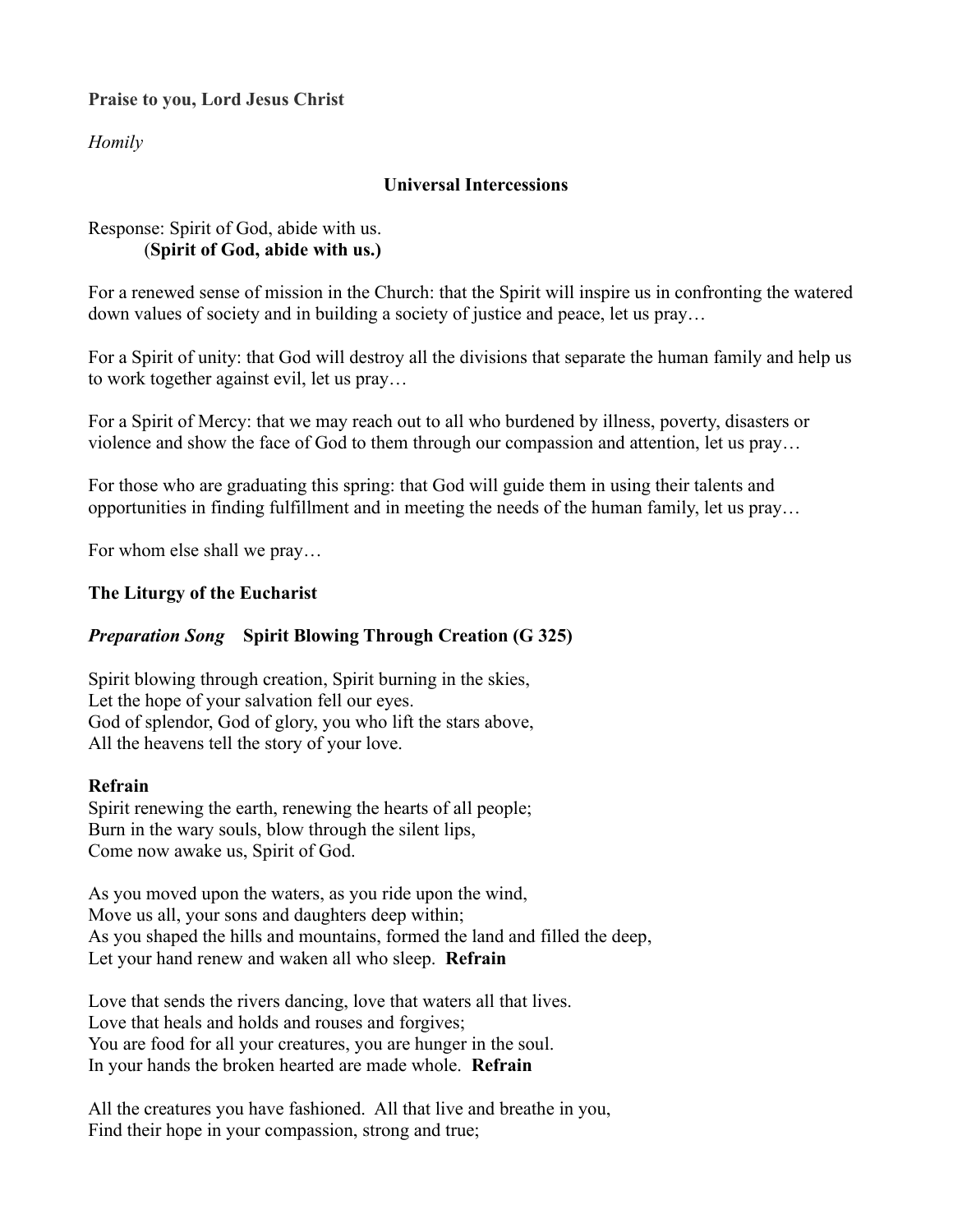You, O Spirit of salvation, you alone, beneath, above, Come, renew your whole creation in your love. **Refrain**

### *Preparation of Gifts*

Blessed are you, Lord God of all creation, for through your goodness e have received the bread we offer you: fruit of the earth and work of human hands, it will become for us the bread of life. **Blessed be God forever.**

Blessed are you, Lord God of all creation, for through your goodness we have received the wine we offer you: fruit of the vne and work of hman hands, it will become our spiritual drink. **Blessed be God forever.**

Pray, brothers and sisters, that my sacrifice and yours may be acceptable to God, the almighty Father. **May the Lord accept the sacrifice at your hands for the praise and glory of his name, for our good, and the good of all his holy Church.**

Grant, we pray, O Lord, that, as promised by your Son, the Holy Spirit may reveal to us more abundantly the hidden mystery of this sacrifice and graciously lead us into all truth. Through Christ our Lord.

#### **Amen**

*The Eucharistic Prayer* (if you are watching the video or listening to the audio, please follow along and participate with Fr. Jack; and continue with the Communion Songs below.)

### *Service Music:* **Mass of Glory (BB 901)**

### *Communion Song:* **Companions on the Journey (BB 591)**

### **Refrain**

We are companions on the journey, breaking bread and sharing life; And in the love we bear is the hope we share For we believe in the love of our God. We believe in the love of our God.

No longer strangers to each other; no longer strangers in God's house; We are fed and we are nourished by the strength of those who care, by the strength of those who care **Refrain**

We have been gifted with each other, and we are called by the Word of the Lord; To act with justice, to love tenderly, and to walk humbly with our God, To walk humbly with our God. **Refrain**

We will seek and we shall find; we will knock and the door will be opened; We will ask and it shall be given, for we believe in the love of our God, We believe in the love of our God. **Refrain**

We are made for the glory of our God, for service in the name of Jesus; To walk side by side with hope in our hearts, for we believe in the love of our God, We believe in the love of our God. **Refrain**